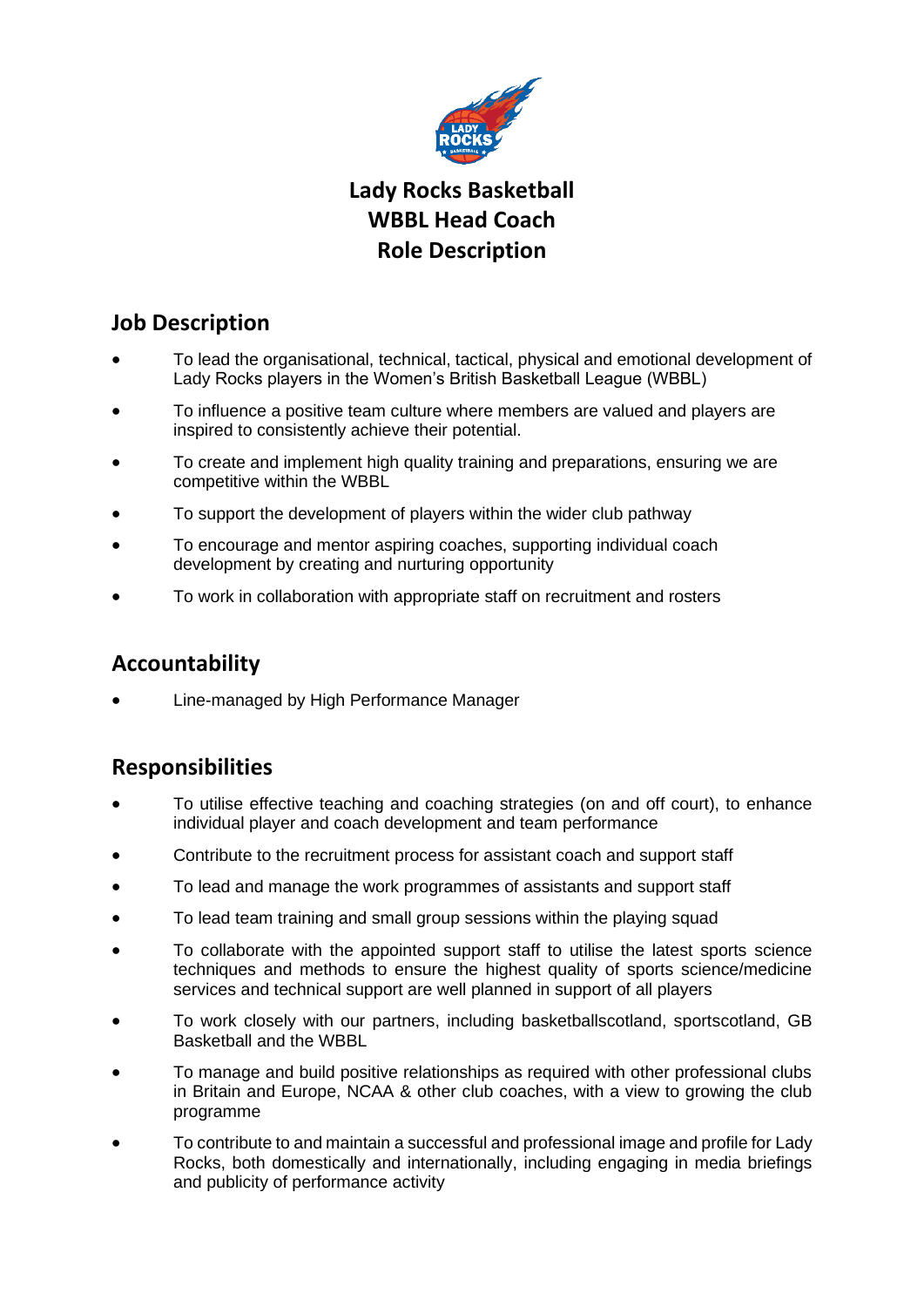## **Person Specification**

- Effective leadership with a proven track record in a high performance / international / professional basketball environment. Be acknowledged by players and coaching staff as having expert knowledge and credibility
- Committed to personal development and a willingness to embrace daily 360 degree feedback from the High Performance Manager and Club Management Team.
- Strong mentoring skills, with a proven track record of developing players and coaches
- A skilful and persuasive communicator with a deep understanding of world class basketball performance and the needs of high-performance
- Maintaining positive relationships with key stakeholders
- Understanding players and coaches needs, maintaining motivation across players and coaching staff
- Sound inter-personal skills to unleash potential within individuals
- Skilled in fostering productive relationships with high performance staff and coaches, encouraging creative thinkers and contributors
- Ability to contribute to a positive culture and club environment
- Willing to work irregular hours and when needed travel extensively both domestically and internationally, with overnight stays and weekend work
- Work with integrity and be fair, equitable and ethical in approach, whilst applying confidentiality when necessary
- Adhere to club policies